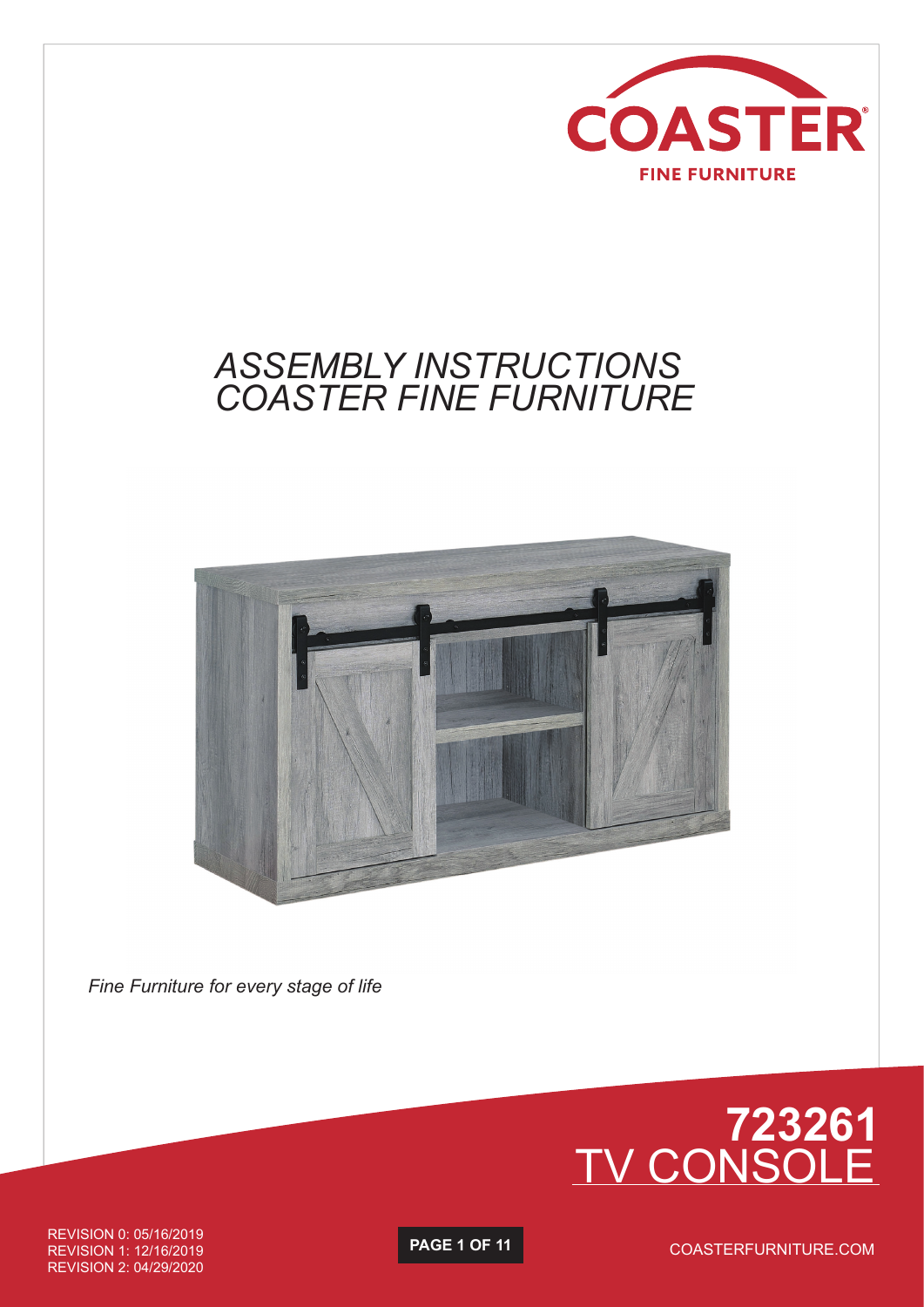# ITEM: **723261**



### **ASSEMBLY INSTRUCTIONS**

#### **ASSEMBLY TIPS:**

- 1. Remove hardware from box and sort by size.
- 2. Please check to see that all hardware and parts are present prior to start of assembly.
- 3. Please follow attached instructions in the same sequence as numbered to assure fast & easy assembly.

## **WARNING!**

1. Don't attempt to repair or modify parts that are broken or defective. Please contact the store immediately. 2. This product is for home use only and not intended for commercial establishments.

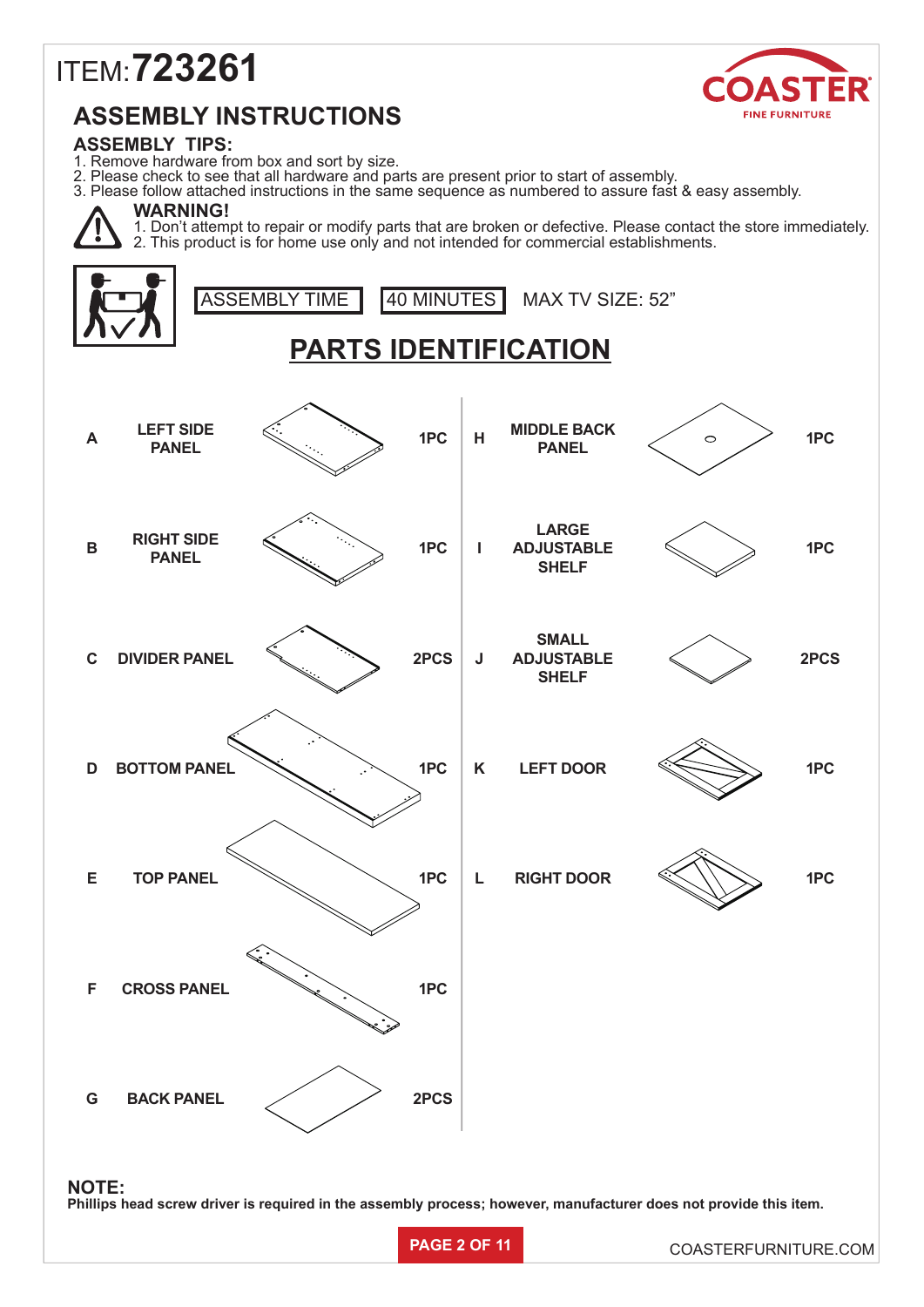#### ITEM: **723261**  $\bigcap$ **FINE FURNITURE HARDWARE IDENTIFICATION Z NO DESCRIPTION FIGURE Q'TY NO DESCRIPTION FIGURE Q'TY**  ⊕ **<sup>9</sup> SHORT BOLT**  1 **GLUE 40g 1PC M6x20mm BLK 8PCS <sup>2</sup> WOODEN DOWEL <sup>10</sup> ALLEN WRENCH**  VDEN DOWEL<br><sup>∲8x30mm</sup> 22PCS **4mm SR 1PC <sup>3</sup> CAM BOLT** 11 **STICKER** <sup>∅</sup>**7x35.5mm SR 13PCS** <sup>∅</sup>**20mm 3PCS <sup>4</sup> CAM LOCK <sup>12</sup> FOOT**  <sup>∅</sup>**35xH19mm 6PCS** <sup>∅</sup>**15xl2mm SR 13PCS**

**12PCS**

**13**

**TRACK BAR L=1123mm BLK**

**<sup>14</sup> TRACK SPACER**

<sup>∅</sup>**25x25mm BLK 4PCS**

15 **ROLLER** 4PCS 4PCS 4PCS

**<sup>8</sup> LONG BOLT M6x44mm BLK 4PCS Z12,Z13,Z14,Zl5 not included in blister packaging.** 

<sup>∅</sup>**5.8x25mm BLK 2PCS**

**<sup>5</sup> BOLT** <sup>∅</sup>**9.5x55mm SR 8PCS**

**PIN FOR ADJUSTABLE SHELF** ∅**4.9x8mm SR**

**<sup>7</sup> PIN FOR DOOR**

**NOTE:**

**6**

**Phillips head screw driver is required in the assembly process; however, manufacturer does not provide this item.**



**1PC**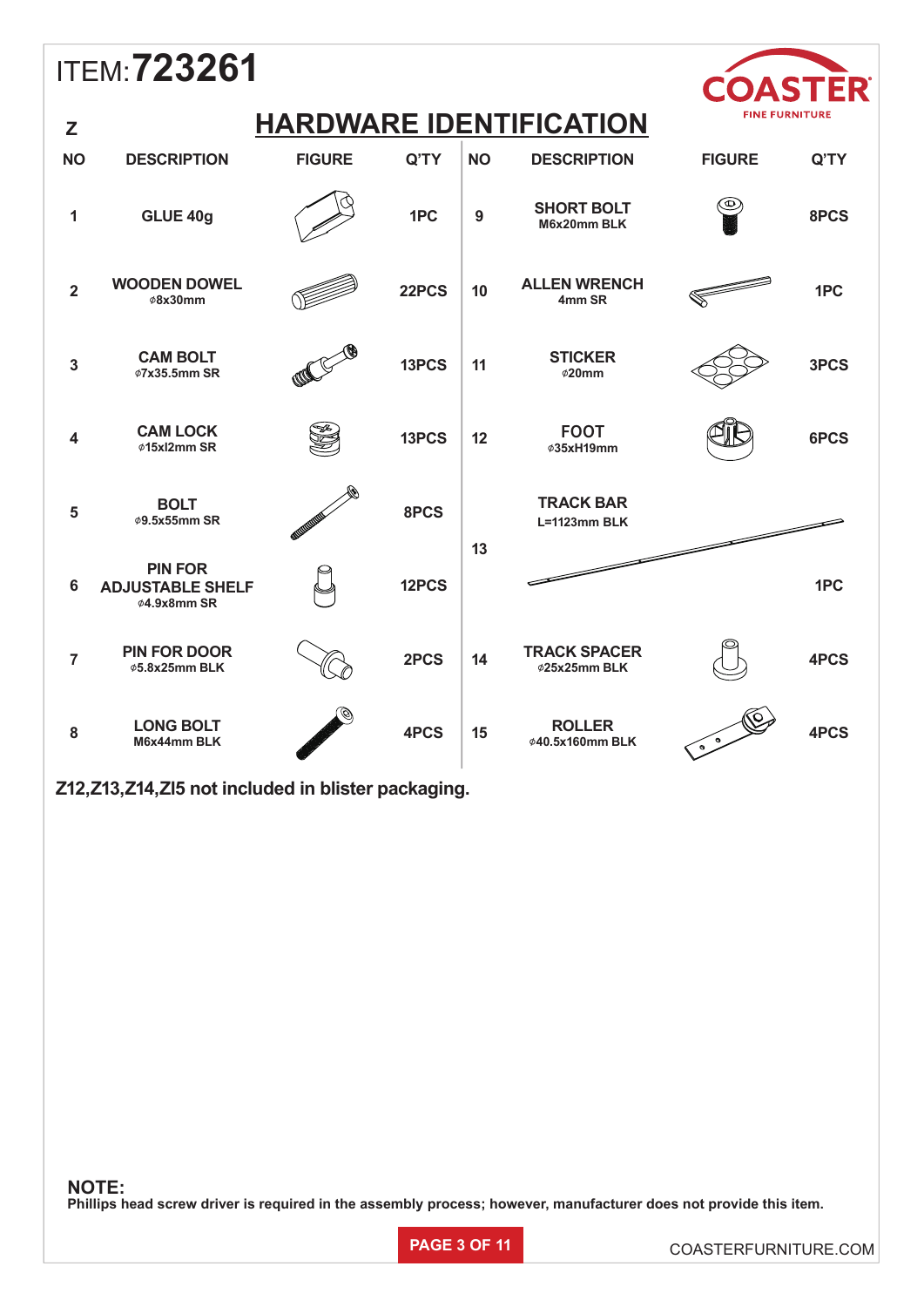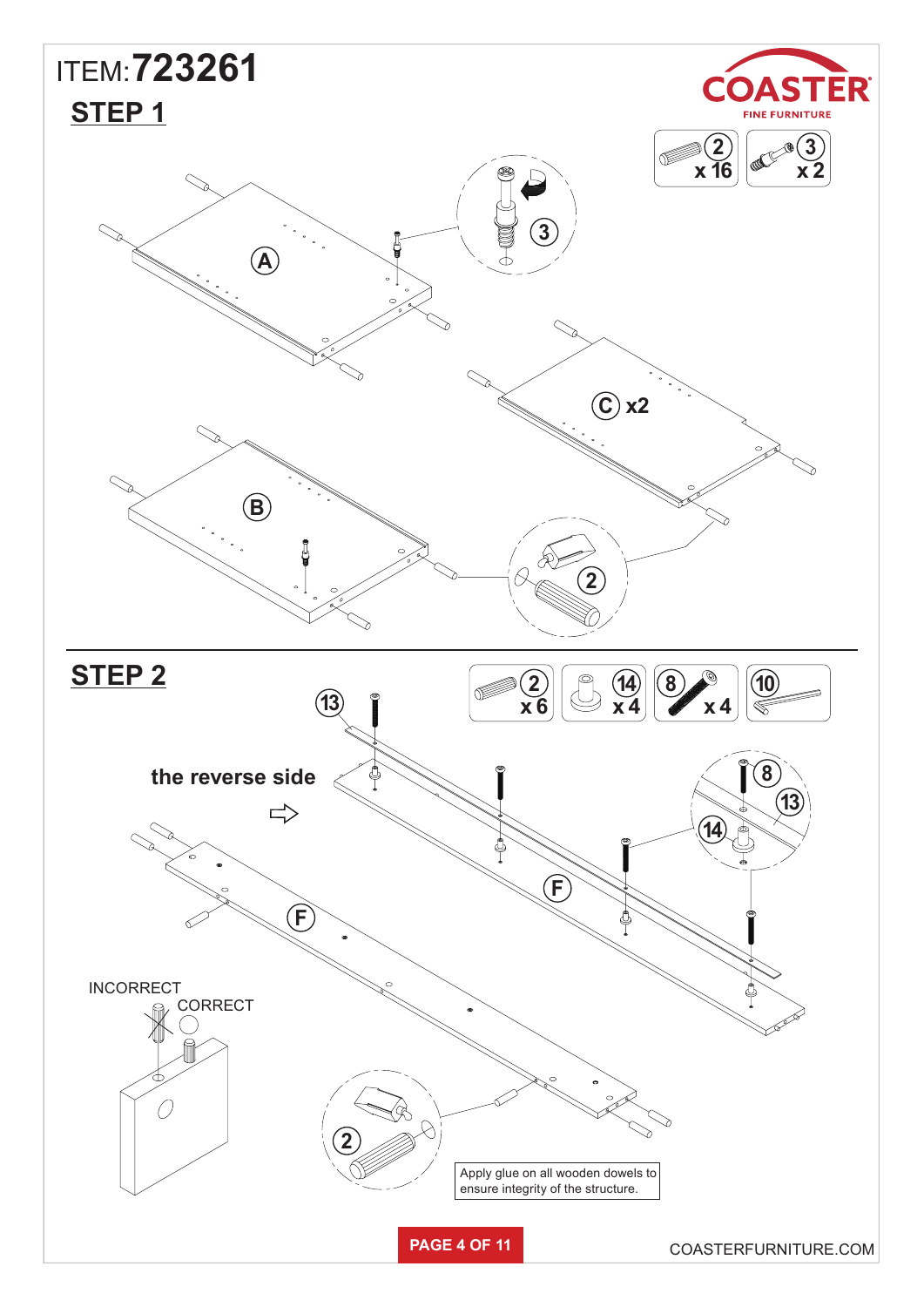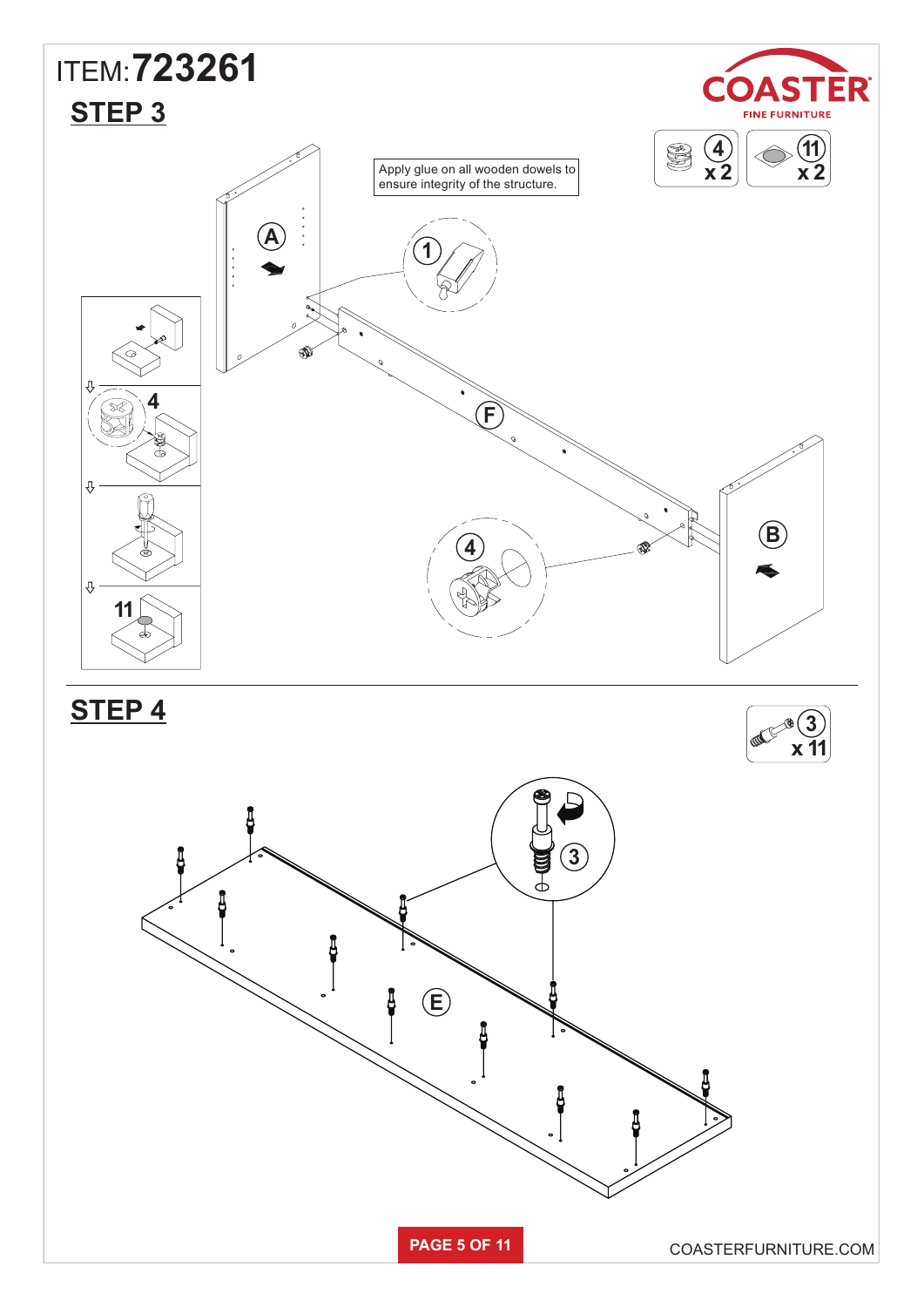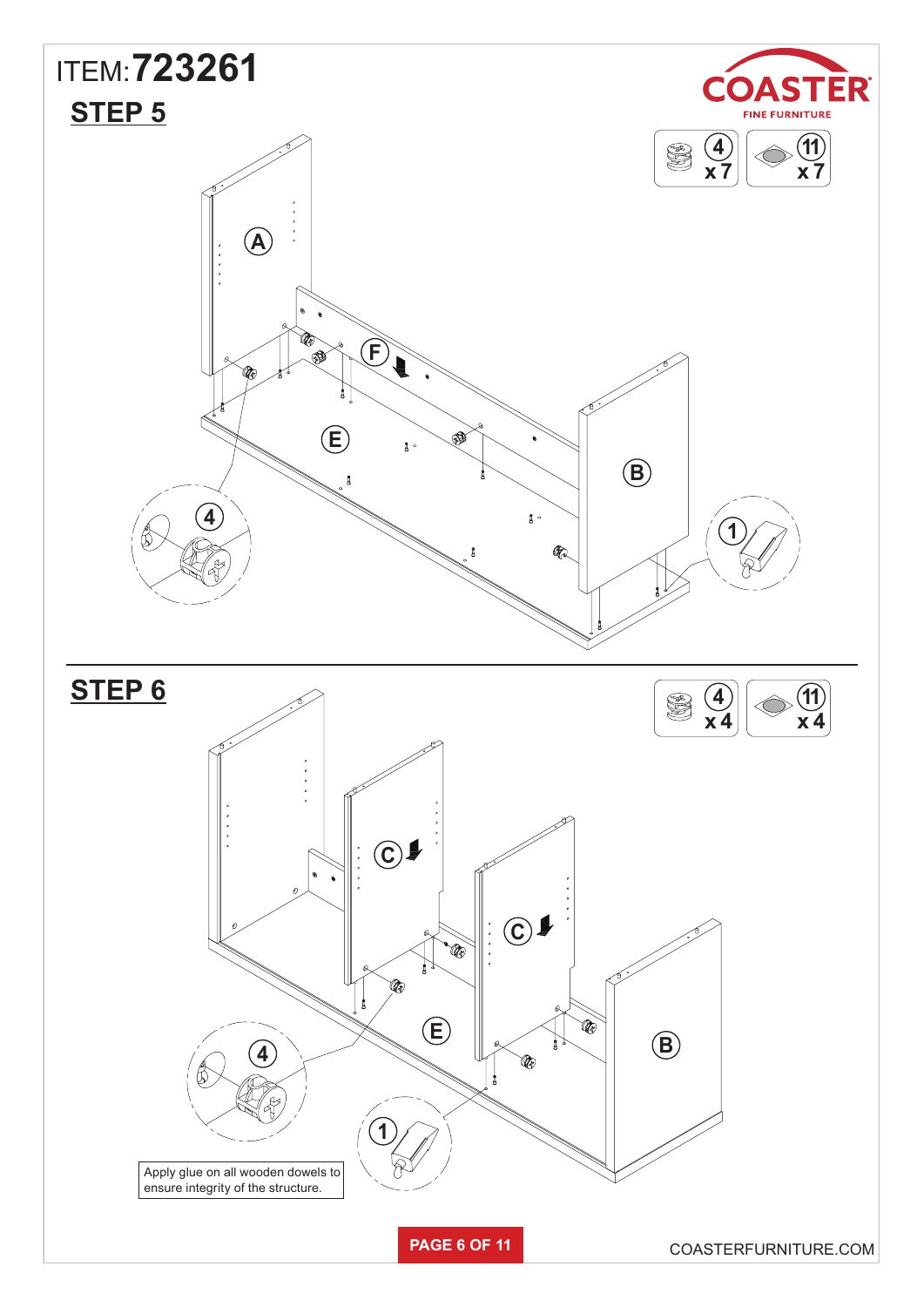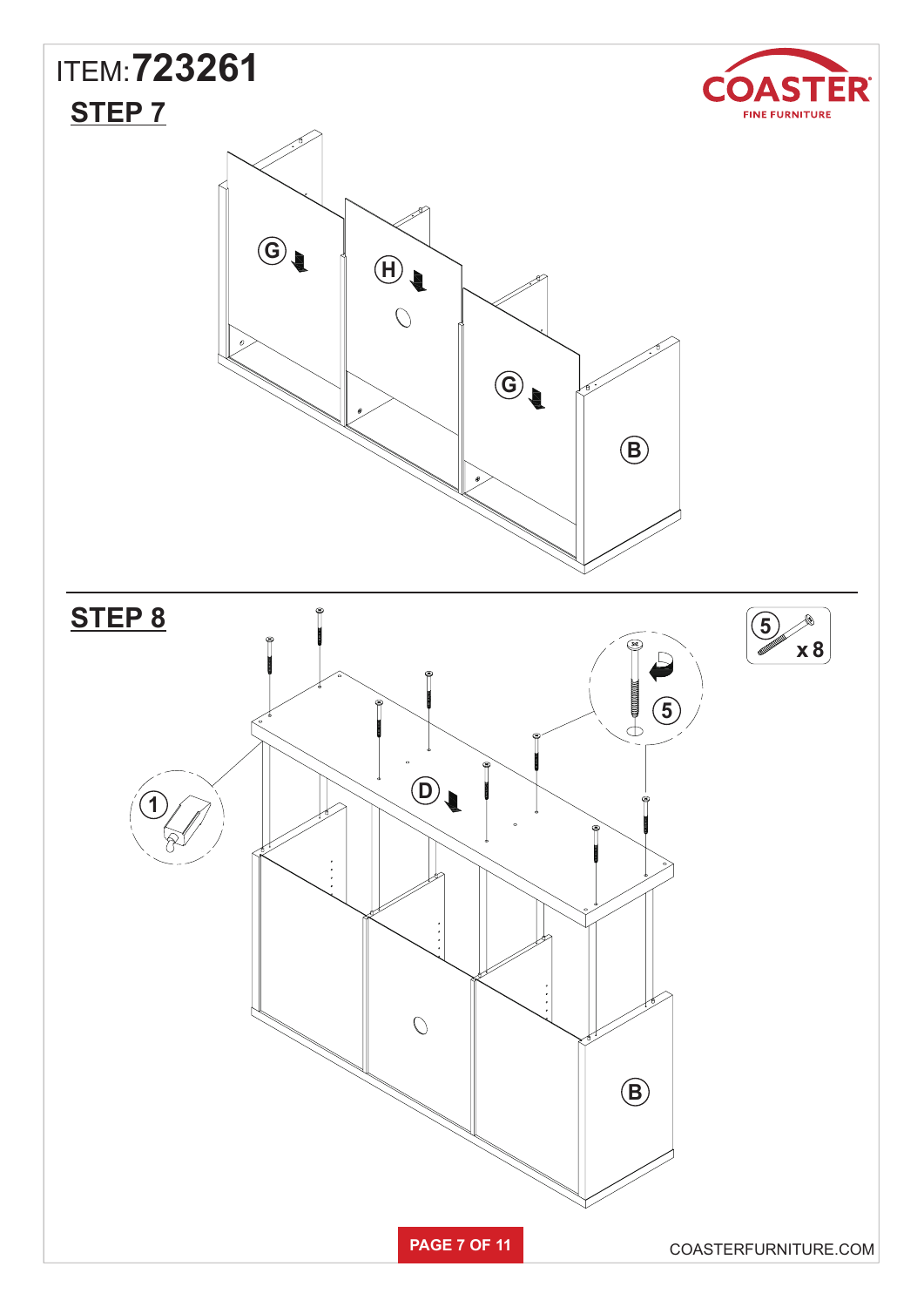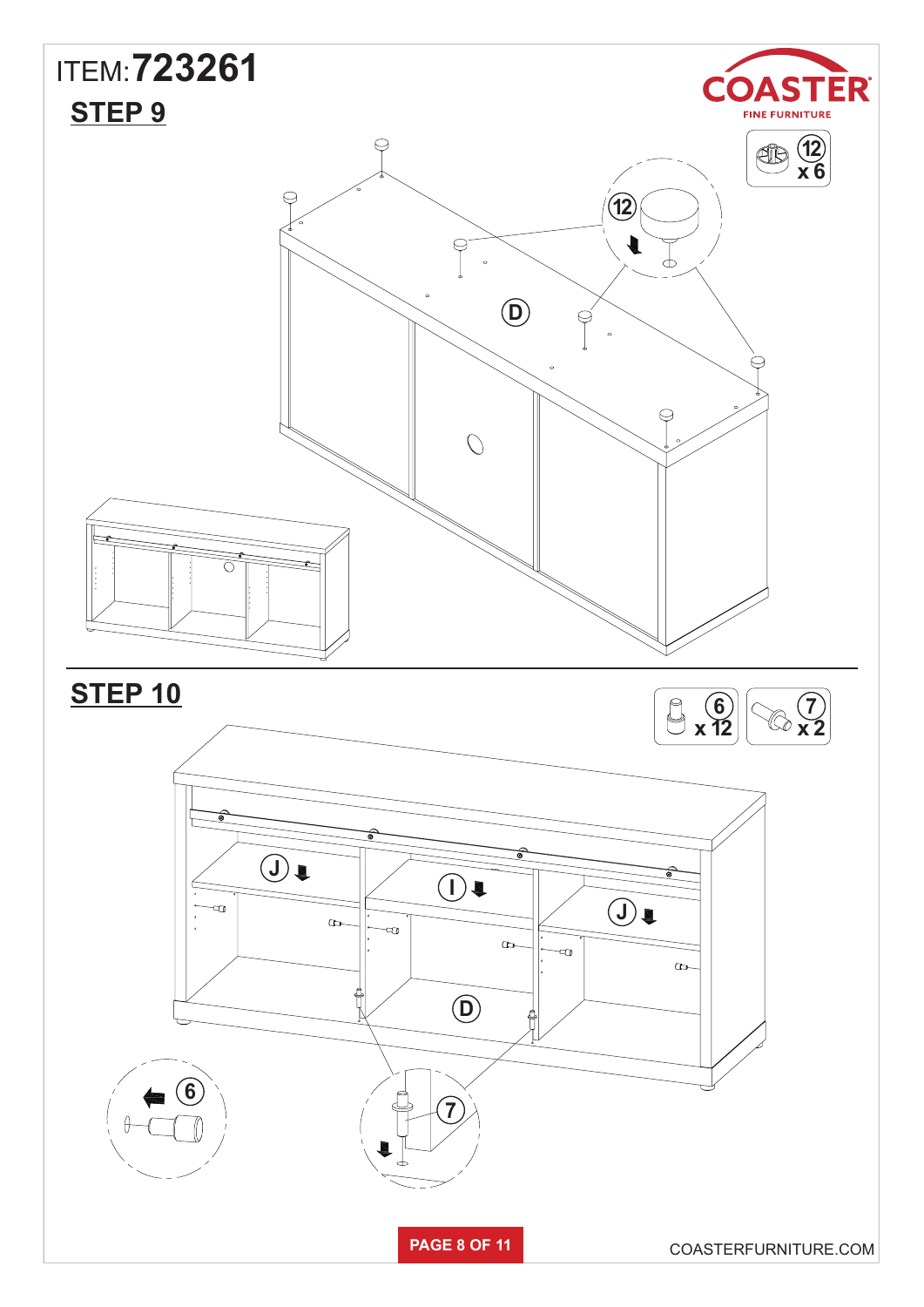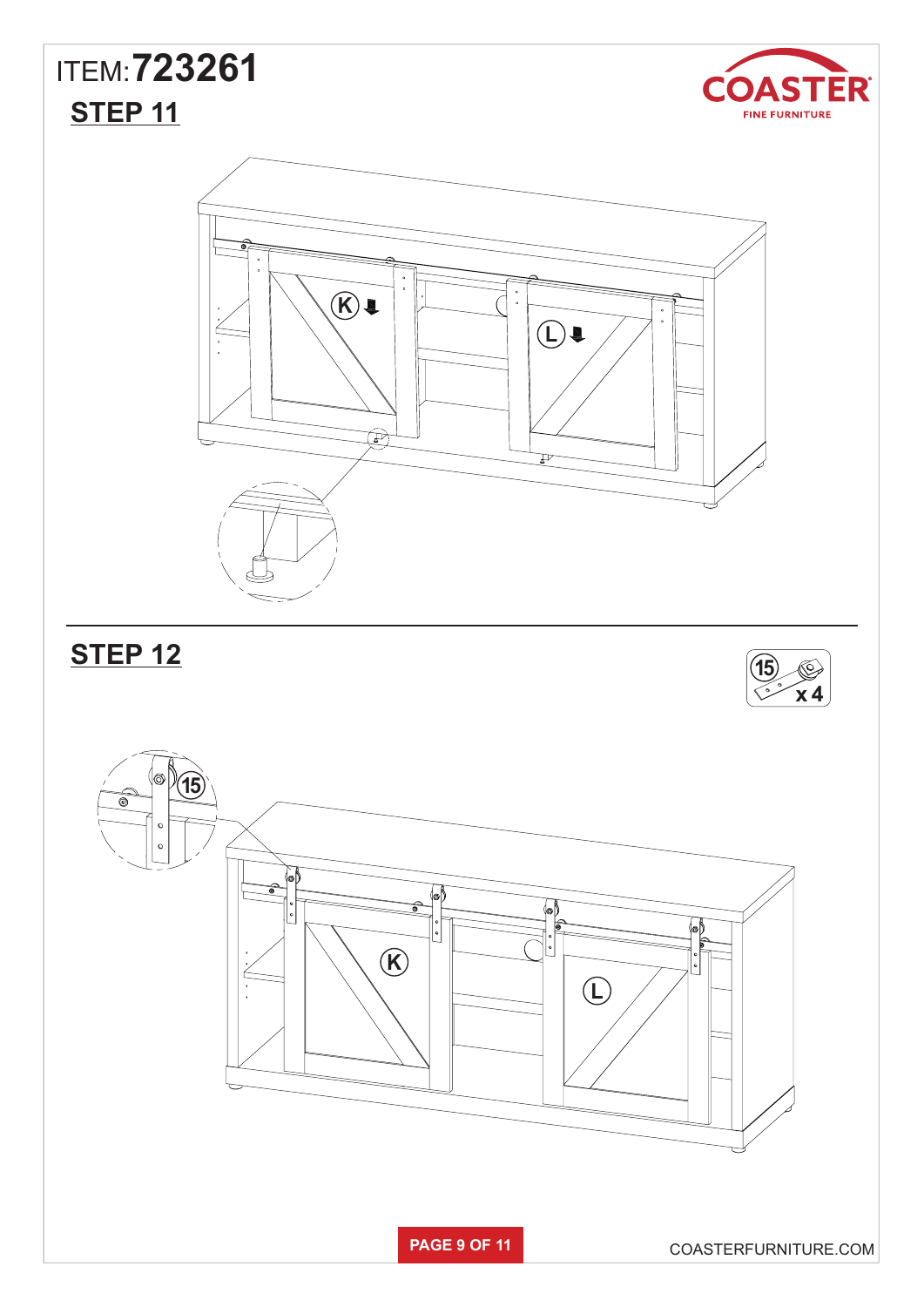